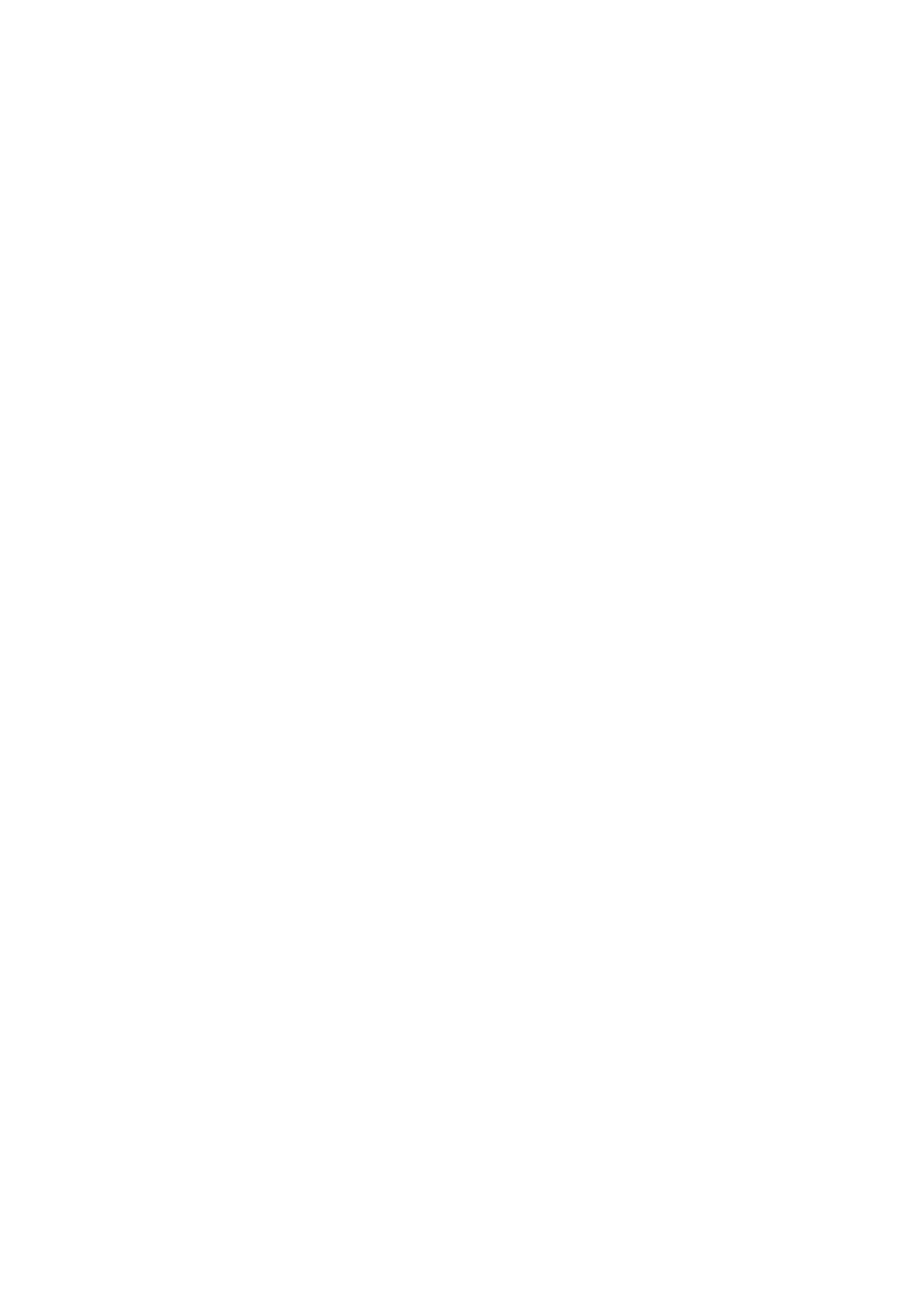

Ellan Vannin

# **COINAGE OFFENCES ACT 1980**

# **Index**

| <b>Section</b>                     |                                                                         | Page |  |
|------------------------------------|-------------------------------------------------------------------------|------|--|
| 1                                  |                                                                         |      |  |
| 2                                  |                                                                         |      |  |
| 3                                  | Impairing platinum, gold, silver, cupro-nickel or bronze coin and       |      |  |
|                                    |                                                                         |      |  |
| 4                                  |                                                                         |      |  |
| 5                                  |                                                                         |      |  |
| 6                                  | Buying or selling, etc counterfeit coin for lower value than its        |      |  |
| 7                                  |                                                                         |      |  |
| 8                                  | Making, possessing and selling medals resembling platinum, gold, silver |      |  |
| 9                                  | Making, mending and having possession of coining implements 10          |      |  |
| 10                                 |                                                                         |      |  |
| 11                                 |                                                                         |      |  |
| 12                                 |                                                                         |      |  |
| 13                                 |                                                                         |      |  |
| 14                                 |                                                                         |      |  |
| 15                                 |                                                                         |      |  |
| 16                                 |                                                                         |      |  |
| 17                                 |                                                                         |      |  |
|                                    | <b>SCHEDULE 1</b>                                                       | 15   |  |
|                                    | <b>SCHEDULE 2</b>                                                       | 15   |  |
|                                    | <b>ENDNOTES</b>                                                         | 17   |  |
|                                    | <b>TABLE OF LEGISLATION HISTORY</b>                                     |      |  |
|                                    | <b>TABLE OF RENUMBERED PROVISIONS</b>                                   |      |  |
| <b>TABLE OF ENDNOTE REFERENCES</b> |                                                                         |      |  |
|                                    |                                                                         |      |  |

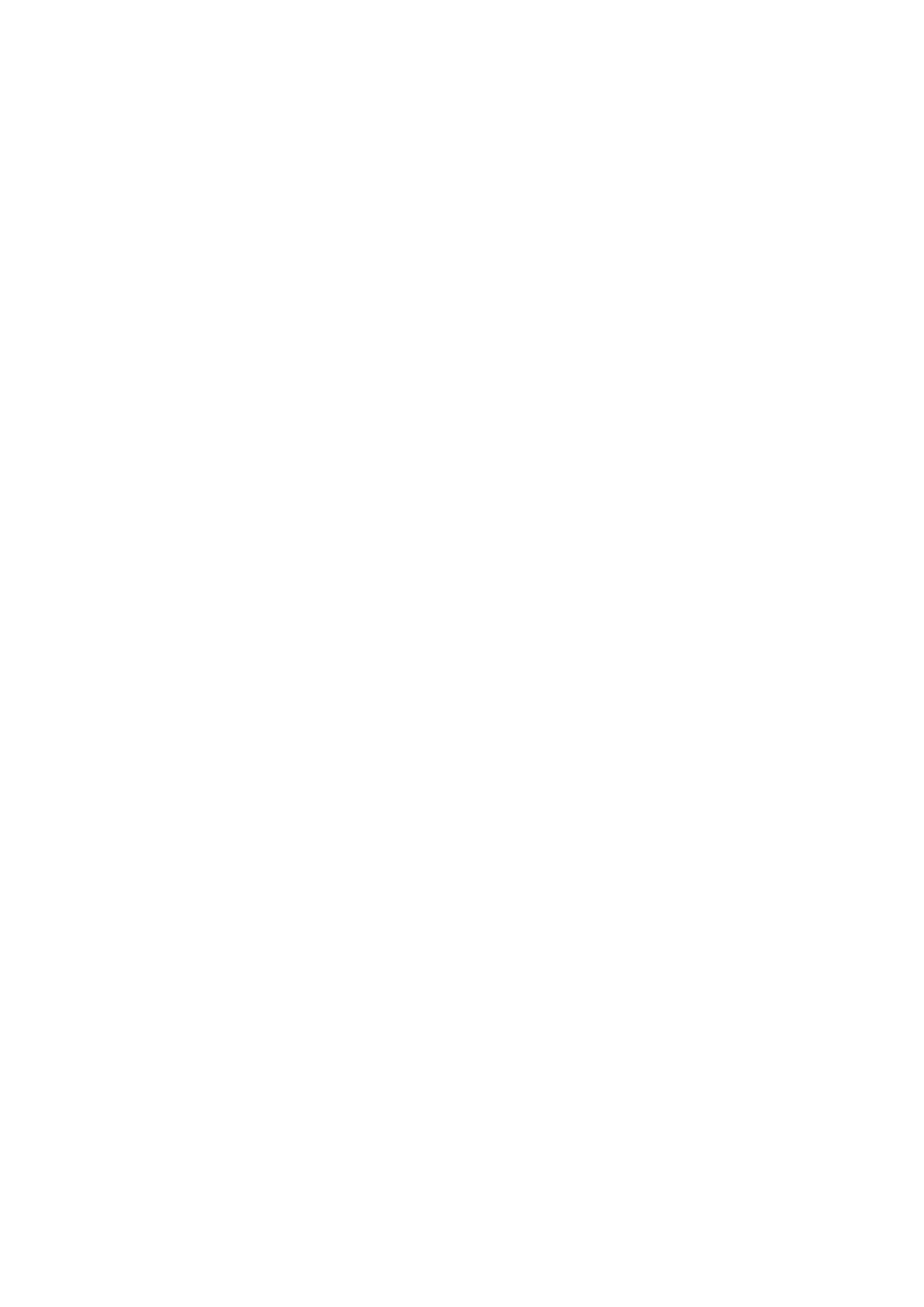

Ellan Vannin

# **COINAGE OFFENCES ACT 1980**

| Received Royal Assent: | 21 May 1980      |
|------------------------|------------------|
| Passed:                | 9 July 1980      |
| Commenced:             | 9 September 1980 |

**AN ACT** to revise the law relating to coinage offences, and for connected purposes.

#### **GENERAL NOTES**

1. The maximum fines in this Act are as increased by the *Criminal Justice (Penalties, Etc.) Act 1993* s 1.

2. References to the Treasurer are to be construed in accordance with the *Treasury Act 1985* s 7.

#### <span id="page-4-0"></span>**1 Counterfeiting**

[P1936/16/1]

- (1) Every person who falsely makes or counterfeits any coin resembling any current coin shall be guilty of an offence and shall be liable, on conviction on information —
	- (a) in a case where the coin resembles a current platinum, gold, silver or cupro-nickel coin, to imprisonment for life; and
	- (b) in a case where the coin resembles a current bronze coin, to imprisonment for a term not exceeding 7 years.
- (2) The offence of falsely making or counterfeiting a coin shall be deemed to be complete although the coin made or counterfeited is not in a fit state to be uttered or the making or counterfeiting thereof has not been finished or perfected.

#### <span id="page-4-1"></span>**2 Gilding, silvering, filing and altering**

[P1936/16/2]

Every person who —

(a) gilds or silvers, or, with any wash or materials capable of producing the colour or appearance of platinum, gold, silver or

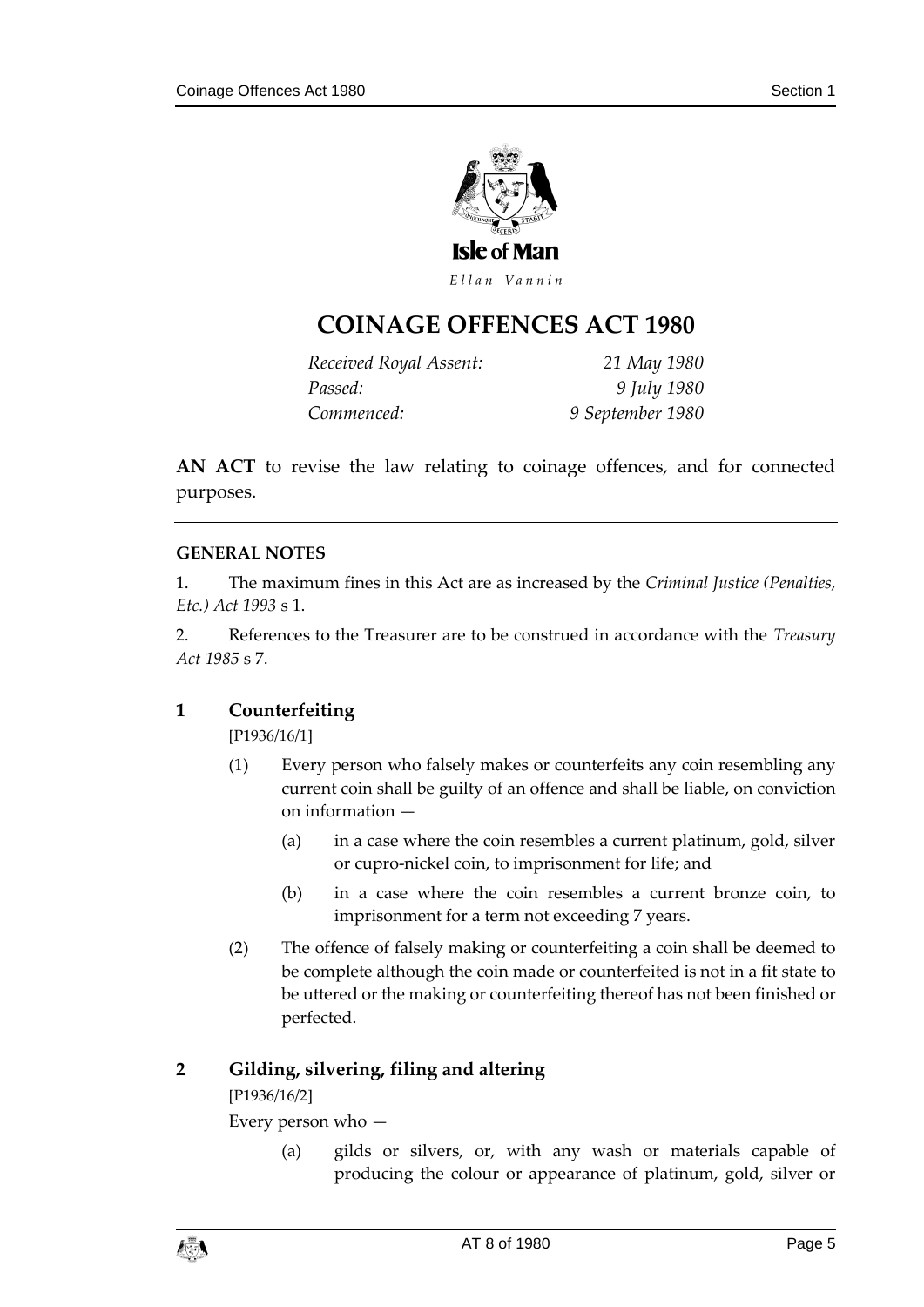cupro-nickel or by any means whatsoever, washes, cases over or colours —

- (i) any coin whatsoever resembling any current platinum, gold, silver or cupro-nickel coin; or
- (ii) any current bronze coin, with intent to make it resemble or pass for any current platinum, gold, silver or cupro-nickel coin, or
- (iii) any piece of silver or bronze or of coarse platinum, gold, silver, or of any metal or mixture of metals, being of a fit size and figure to be coined, with intent that it shall be coined into false and counterfeit coin resembling any current platinum, gold, silver or cupro-nickel coin; or
- (b) gilds, or, with any wash or materials capable of producing the colour or appearance of gold or by any means whatsoever, washes, cases over or colours, any current silver or cupro-nickel coin with intent to make it resemble or pass for any current platinum or gold coin; or
- (c) files or in any manner alters
	- (i) any current silver or cupro-nickel coin with intent to make it resemble or pass for any current platinum or gold coin; or
	- (ii) any current bronze coin with intent to make it resemble or pass for any current platinum, gold, silver or cupro-nickel coin,

shall be guilty of an offence and shall be liable, on conviction on information, to imprisonment for life.

# <span id="page-5-0"></span>**3 Impairing platinum, gold, silver, cupro-nickel or bronze coin and unlawful possession of filings, etc**

[P1936/16/3]

- (1) Every person who impairs, diminishes or lightens any current platinum, gold, silver or cupro-nickel coin with intent that the coin so impaired, diminished or lightened may pass for a current platinum, gold, silver or cupro-nickel coin shall be guilty of an offence and shall be liable, on conviction on information, to imprisonment for a term not exceeding 14 years.
- (2) Every person who unlawfully has in his possession any filing or clipping, or any platinum, gold, silver, cupro-nickel or bronze bullion or any platinum, gold, silver, cupro-nickel or bronze in dust, solution or otherwise, which has been produced or obtained by impairing, diminishing or lightening any current platinum, gold, silver, cupro-nickel or bronze coin, knowing that it has been so produced or obtained, shall be guilty of an offence and shall be liable, on conviction on information, to imprisonment for a term not exceeding 7 years.

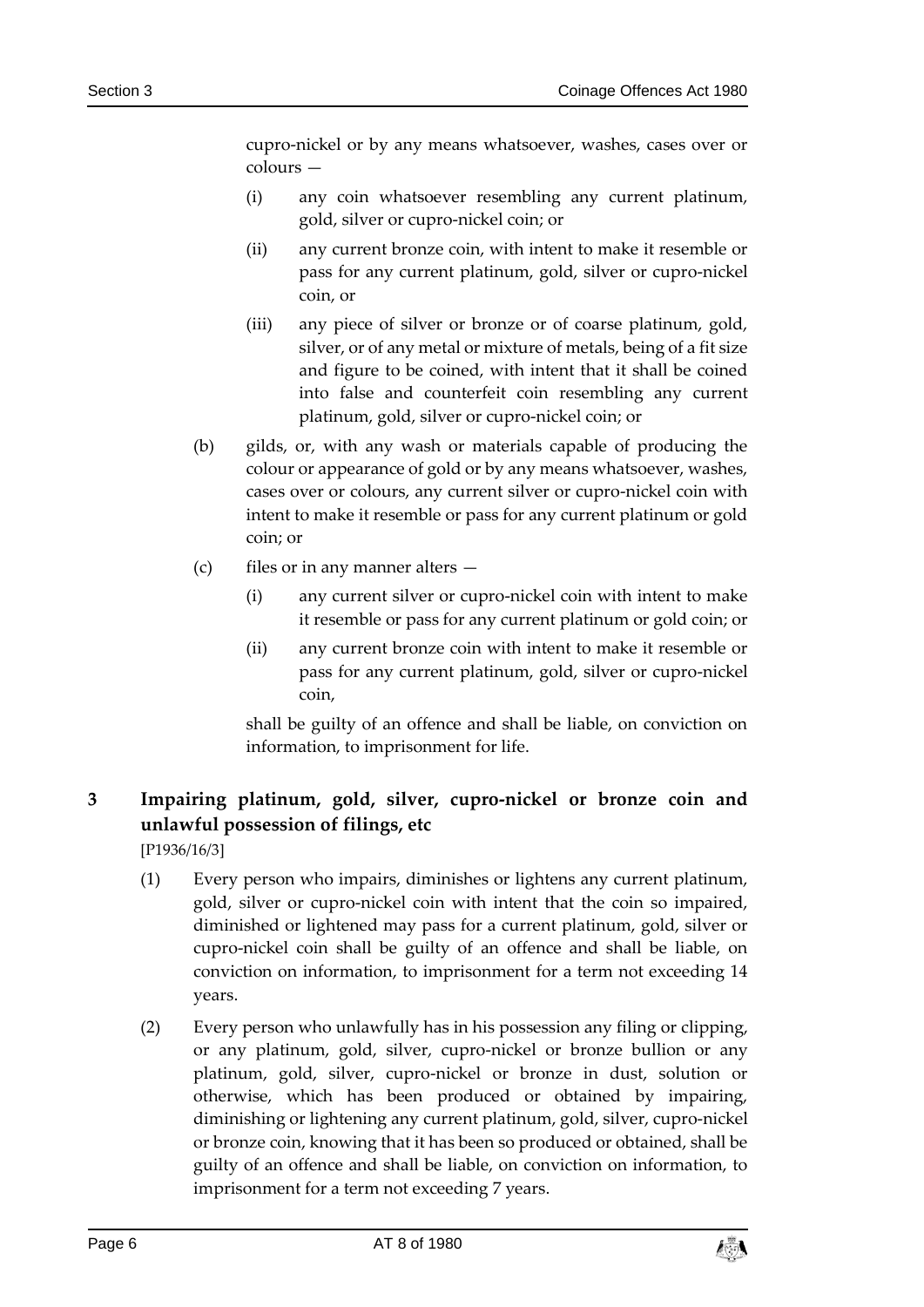#### <span id="page-6-0"></span>**4 Defacing and uttering defaced coins**

[P1936/16/4 (1)-(3)]

- (1) Every person who defaces any current coin by stamping thereon any names or words, whether the coin is or is not thereby diminished or lightened, shall be guilty of an offence and shall be liable —
	- (a) on conviction on information, to imprisonment for a term not exceeding 1 year;
	- (b) on summary conviction, to imprisonment for a term not exceeding 3 months or to a fine not exceeding £1,000, or to both.
- (2) [Repealed]**<sup>1</sup>**
- (3) Every person who tenders, utters or puts off any coin which has been defaced as aforesaid shall be guilty of an offence and shall be liable on summary conviction to a fine not exceeding £200, but no proceedings shall be instituted under this subsection except by or with the consent of the Attorney General.

#### <span id="page-6-1"></span>**5 Uttering and possession with intent to utter**

[P1936/16/5]

- (1) Every person who tenders, utters or puts off any false or counterfeit coin resembling any current coin knowing it to be false or counterfeit shall be guilty of an offence and shall be liable —
	- (a) on conviction on information, to imprisonment for a term not exceeding 1 year;
	- (b) on summary conviction to imprisonment for a term not exceeding 3 months or to a fine not exceeding £1,000, or to both.
- (2) Every person who tenders, utters or puts off any false or counterfeit coin resembling any current platinum, gold, silver or cupro-nickel coin, knowing it to be false or counterfeit, and —
	- (a) at the time of the tendering, uttering or putting off has in his possession, besides that coin, any other such false or counterfeit coin; or
	- (b) on the day of the tendering, uttering or putting off, or within the period of 10 days next following, tenders, utters or puts off any other such false or counterfeit coin, knowing it to be false or counterfeit,

shall be guilty of an offence and shall be liable —

- (a) on conviction on information, to imprisonment for a term not exceeding 2 years;
- (b) on summary conviction, to imprisonment for a term not exceeding 3 months or to a fine not exceeding £1,000; or to both.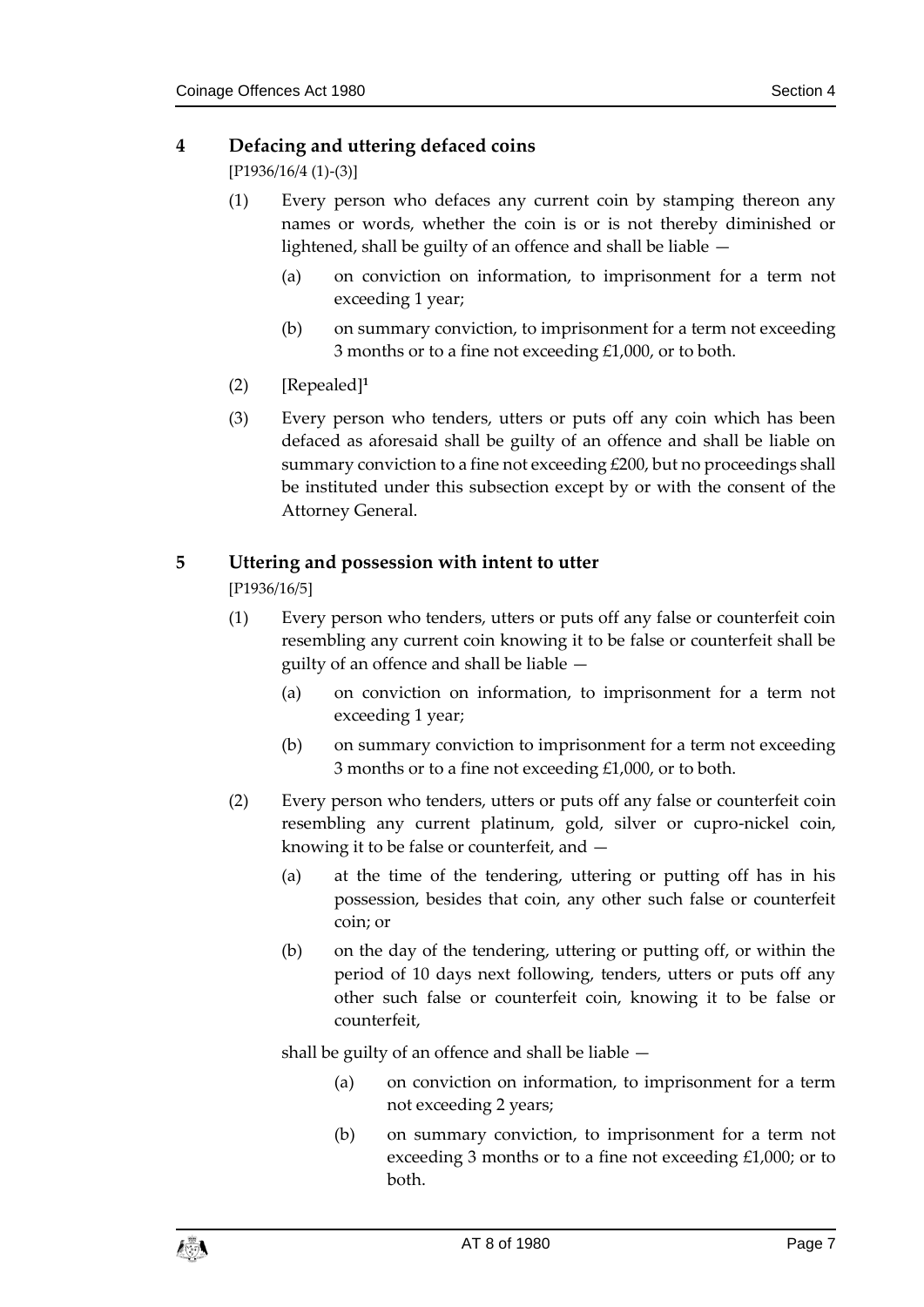- (3) Every person who has in his possession 3 or more false or counterfeit coins resembling any current platinum, gold, silver or cupro-nickel coin, knowing them to be false or counterfeit and with intent to utter or put off the said coins or any of them, shall be guilty of an offence and shall be liable —
	- (a) on conviction on information, to imprisonment for a term not exceeding 5 years;
	- (b) on summary conviction, to imprisonment for a term not exceeding 3 months or to a fine not exceeding £1,000, or to both.
- (4) Every person who has in his possession 3 or more false or counterfeit coins resembling any current bronze coin, knowing them to be false or counterfeit and with intent to utter or put off the said coins or any of them, shall be guilty of an offence and shall be liable, on conviction on information —
	- (a) to imprisonment for a term not exceeding 1 year;
	- (b) on summary conviction, to imprisonment for a term not exceeding 3 months or to a fine not exceeding £1,000, or to both.
- (5) Every person who commits
	- (a) any offence under subsection (1) in respect of a coin resembling a current platinum, gold, silver or cupro-nickel coin; or
	- (b) any offence under subsection (2) or (3),

having been previously convicted of —

- (i) any such offence; or
- (ii) any offence under section  $l(l)$ , 2, 3, 6(l), 7(l) (in relation to importing or receiving) or 9; or
- (iii) any offence under section 288, 289, 290, 291, 292, 293, 295, 296, 297, 300 or 309 of the *Criminal Code 1872*,

shall be liable, on conviction on information, to imprisonment for life.

- (6) Every person who, with intent to defraud, tenders, utters or puts off as or for any current platinum, gold, silver or cupro-nickel coin —
	- (a) any coin not being that current coin and being of less value than that current coin; or
	- (b) any medal or piece of metal or mixed metal resembling in size, figure and colour that current coin and being of less value than that current coin;

shall be guilty of an offence and shall be liable —

- (a) on conviction on information, to imprisonment for a term not exceeding 1 year;
- (b) on summary conviction, to imprisonment for a term not exceeding 3 months or to a fine not exceeding £1,000, or to both.

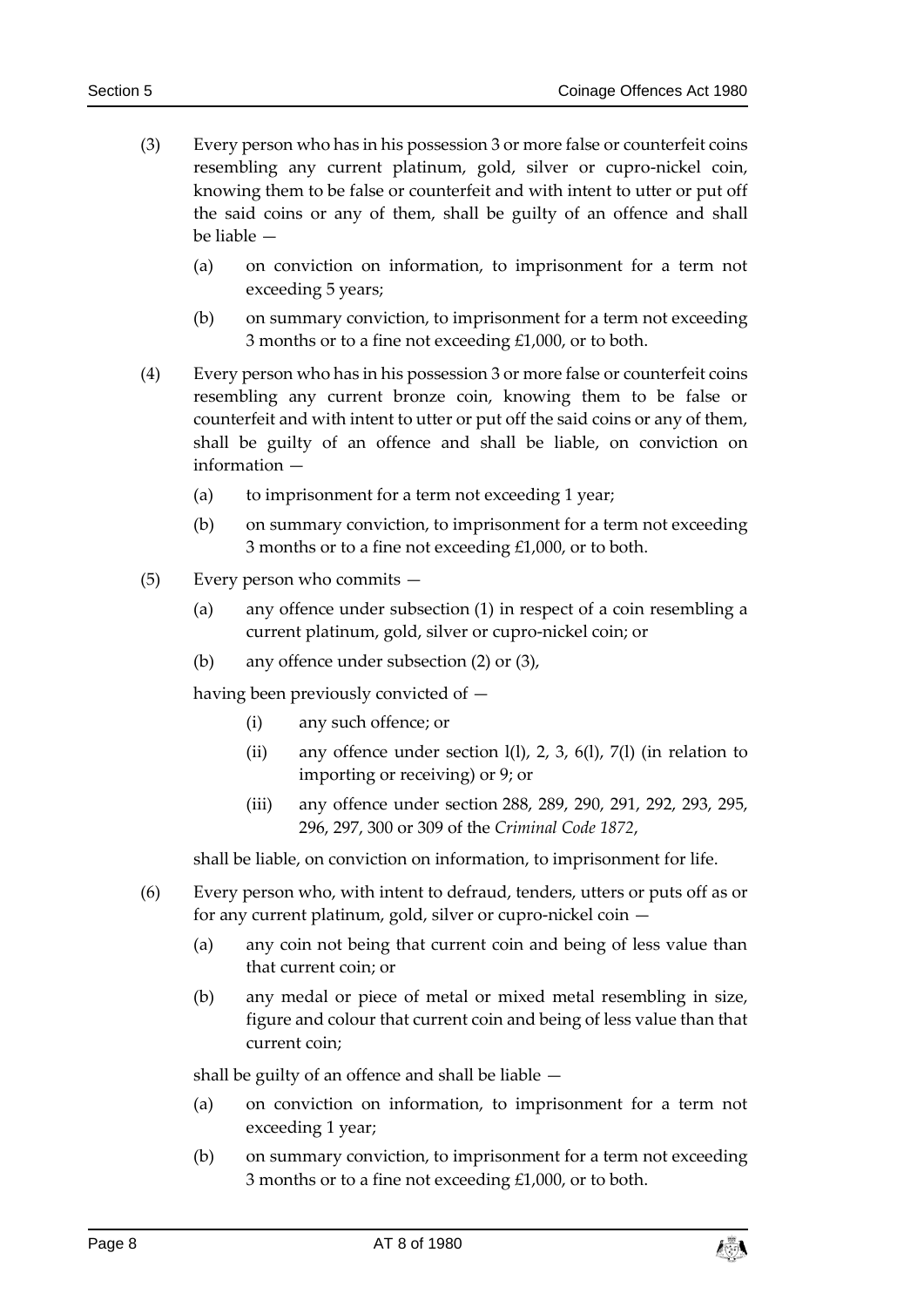(7) The offence of tendering, uttering or putting off a false or counterfeit coin shall be deemed to be complete although the coin is not in a fit state to be uttered or the counterfeiting thereof has not been finished or perfected.

# <span id="page-8-0"></span>**6 Buying or selling, etc counterfeit coin for lower value than its denomination**

[P1936/16/6]

- (1) Every person who, without lawful authority or excuse (the proof whereof shall lie on the person accused), buys, sells, receives, pays or puts off, or offers to buy, sell, receive, pay or put off, any false or counterfeit coin resembling any current coin at or for a lower rate or value than the false or counterfeit coin imports or apparently is intended to import, shall be guilty of an offence and shall be liable, on conviction on information —
	- (a) in a case where the coin resembles a current platinum, gold, silver or cupro-nickel coin, to imprisonment for life;
	- (b) in a case where the coin resembles a current bronze coin, to imprisonment for a term not exceeding 7 years.
- (2) In any information for any offence under this section in respect of a coin resembling a current platinum, gold, silver or cupro-nickel coin, it shall be sufficient to allege that the person accused bought, sold, received, paid or put off the coin, or offered to buy, sell, receive, pay or put off the coin, at or for a lower rate or value than it imports or was apparently intended to import, without alleging at or for what rate, price or value it was bought, sold, received, paid or put off, or offered to be bought, sold, received, paid or put off.
- (3) An offence under this section shall be deemed to be complete although the coin bought, sold, received, paid or put off, or offered to be bought, sold, received, paid or put off, is not in a fit state to be uttered, or the counterfeiting thereof has not been finished or perfected.

#### <span id="page-8-1"></span>**7 Importing and exporting, etc counterfeit coin**

[P1936/16/7]

- (1) Every person who, without lawful authority or excuse (the proof whereof shall lie on the person accused) —
	- (a) imports or receives into the Island any false or counterfeit coin resembling any current platinum, gold, silver or cupro-nickel coin, knowing it be false or counterfeit; or
	- (b) exports or removes from the Island, or puts on board any ship, vessel, boat or aircraft for the purpose of being so exported or removed, any false or counterfeit coin resembling any current coin, knowing it to be false or counterfeit,

shall be guilty of an offence and shall be liable —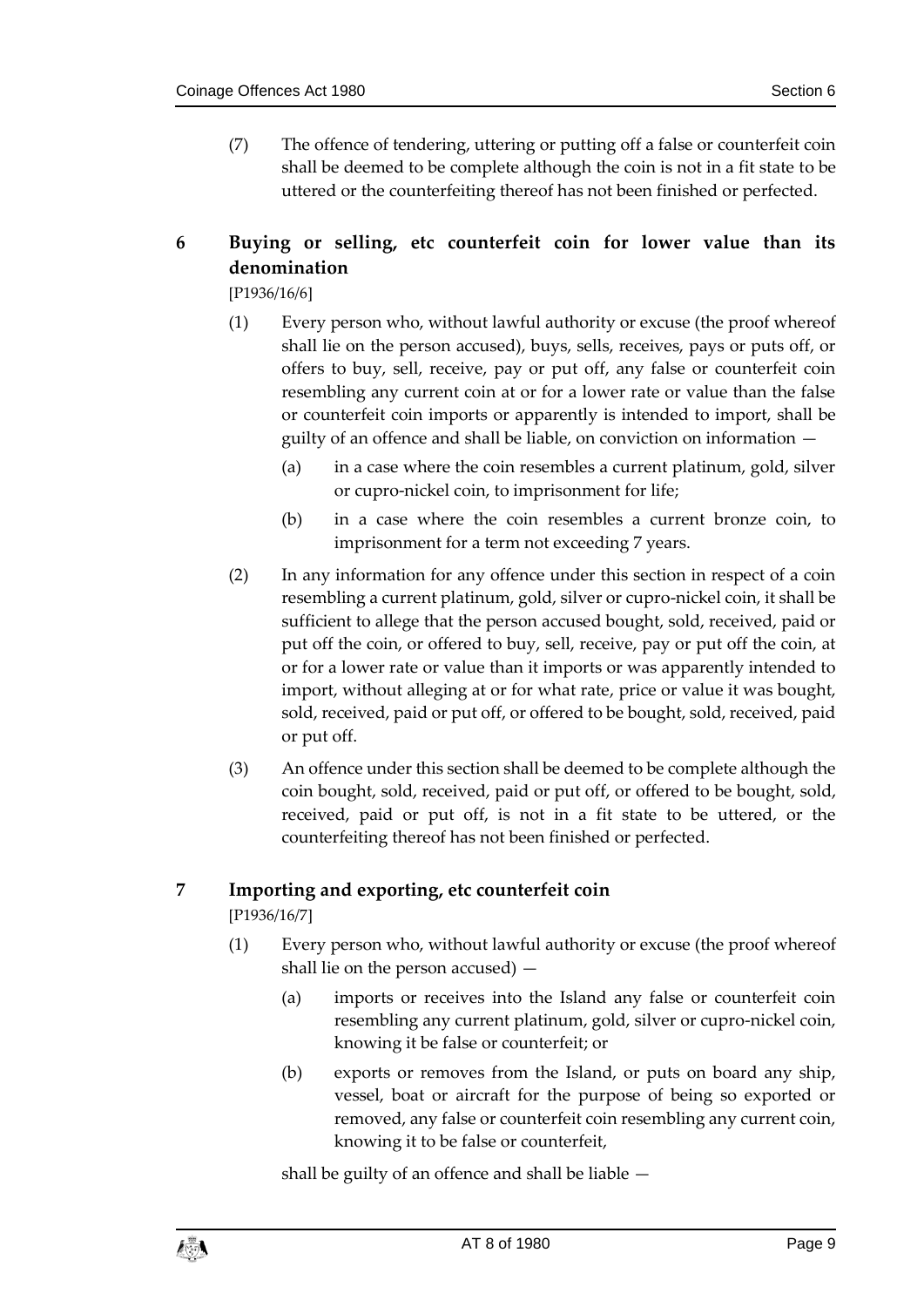- (a) on conviction on information to imprisonment for a term not exceeding 14 years;
- (b) on summary conviction, to imprisonment for a term not exceeding 3 months or to a fine not exceeding £1,000 or to both.
- (2) Nothing in this section shall affect any statutory provision relating to the importation or receiving into the Island of coin and imitation coin.

## <span id="page-9-0"></span>**8 Making, possessing and selling medals resembling platinum, gold, silver or cupro-nickel coin**

[P1936/16/8]

Every person who, without lawful authority or excuse (the proof whereof shall lie on the person accused), makes, sells, offers for sale or has in his possession for sale, any medal, cast, coin or other like thing made wholly or partially of metal or any mixture of metals, and either —

- (a) resembling in size, figure and colour any current platinum, gold, silver or cupro-nickel coin; or
- (b) having thereon a device resembling a device on any such current coin; or
- (c) being so formed that it can, by gilding, silvering, colouring, washing or other like process be so dealt with as to resemble any such current coin,

shall be guilty of an offence and shall be liable —

- (i) on conviction on information, to imprisonment for a term not exceeding 1 year;
- (ii) on summary conviction, to imprisonment for a term not exceeding 3 months or to a fine not exceeding £1,000, or to both.

#### <span id="page-9-1"></span>**9 Making, mending and having possession of coining implements** [P1936/16/9]

(1) Every person who, without lawful authority or excuse (the proof whereof shall lie on the person accused), knowingly makes or mends, or begins or proceeds to make or mend, or buys or sells, or has in his possession, any puncheon, counter-puncheon, matrix, stamp, die, pattern or mould in or upon which there is made or impressed, or which will make or impress, or which is adapted and intended to make or impress, the figure, stamp or apparent resemblance of both or either of the sides of any current platinum, gold, silver or cupro-nickel coin, or any part of both or either of those sides, shall be guilty of an offence and shall be liable, on conviction on information, to imprisonment for life.

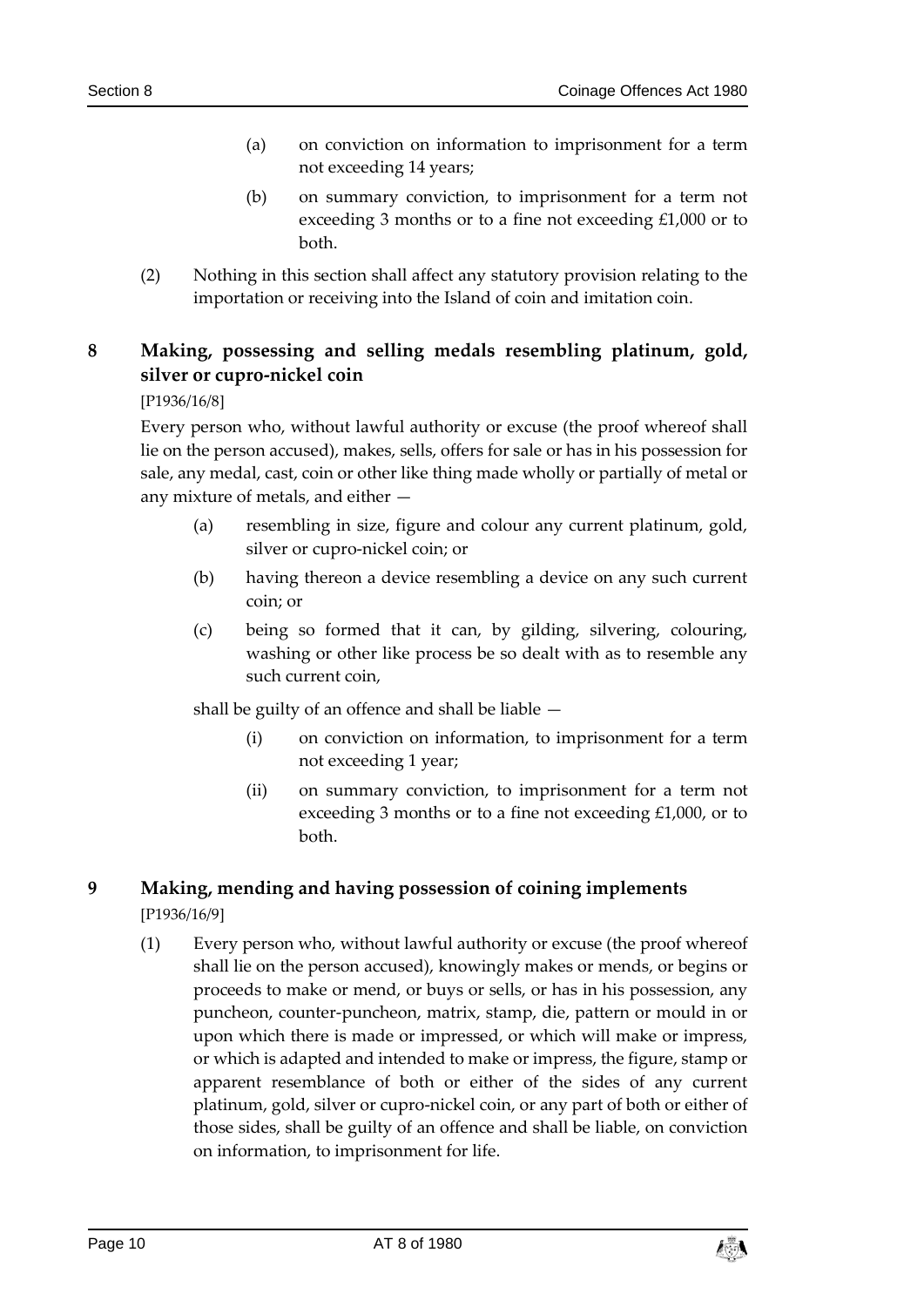- (2) Every person who, without lawful authority or excuse (the proof whereof shall lie on the person accused), makes or mends, or begins or proceeds to make or mend, or buys or sells, or has in his possession —
	- (a) any edger, edging or other tool, collar, instrument or engine adapted and intended for the marking of coin round the edges with letters, grainings or other marks or figures apparently resembling those on the edges of any current platinum, gold, silver or cupronickel coin, knowing it to be so adapted and intended as aforesaid; or
	- (b) any press for coinage, or any cutting engine for cutting by force of a screw or other contrivance round or polygonal blanks out of platinum, gold, silver, cupro-nickel or other metal or mixture of metals, or any other machine, knowing the press to be a press for coinage or knowing the engine or machine to have been used or to be intended to be used for the false making or counterfeiting of any current platinum, gold, silver or cupro-nickel coin,

shall be guilty of an offence and shall be liable, on conviction on information, to imprisonment for life.

(3) Every person who, without lawful authority or excuse (the proof whereof shall lie on the person accused), knowingly makes or mends, or begins or proceeds to make or mend, or buys or sells, or has in his possession, any instrument, tool or engine adapted and intended for the counterfeiting of any current bronze coin shall be guilty of an offence and shall be liable, on conviction on information, to imprisonment for a term not exceeding 7 years.

#### <span id="page-10-0"></span>**10 Provisions as to arrest, discovery and seizure**

[P1936/16/11]

- (1) Any person found committing an offence against this Act, other than an offence against section 8, may be immediately apprehended without a warrant by any person and forthwith taken before a justice of the peace to be dealt with according to law.
- (2) If any person finds in any place whatsoever, or in the possession of any person without lawful authority or excuse —
	- (a) any false or counterfeit coin resembling any current coin (in this section referred to as a "counterfeit coin"); or
	- (b) any instrument, tool or engine whatsoever adapted and intended for the counterfeiting of any such coin (in this section referred to as a "counterfeiting instrument"); or
	- (c) any filings or clippings, or any platinum, gold, silver, cupro-nickel or bronze bullion, or any platinum, gold, silver, cupro-nickel or bronze in dust solution or otherwise, which have been produced or obtained by diminishing or lightening any current platinum, gold,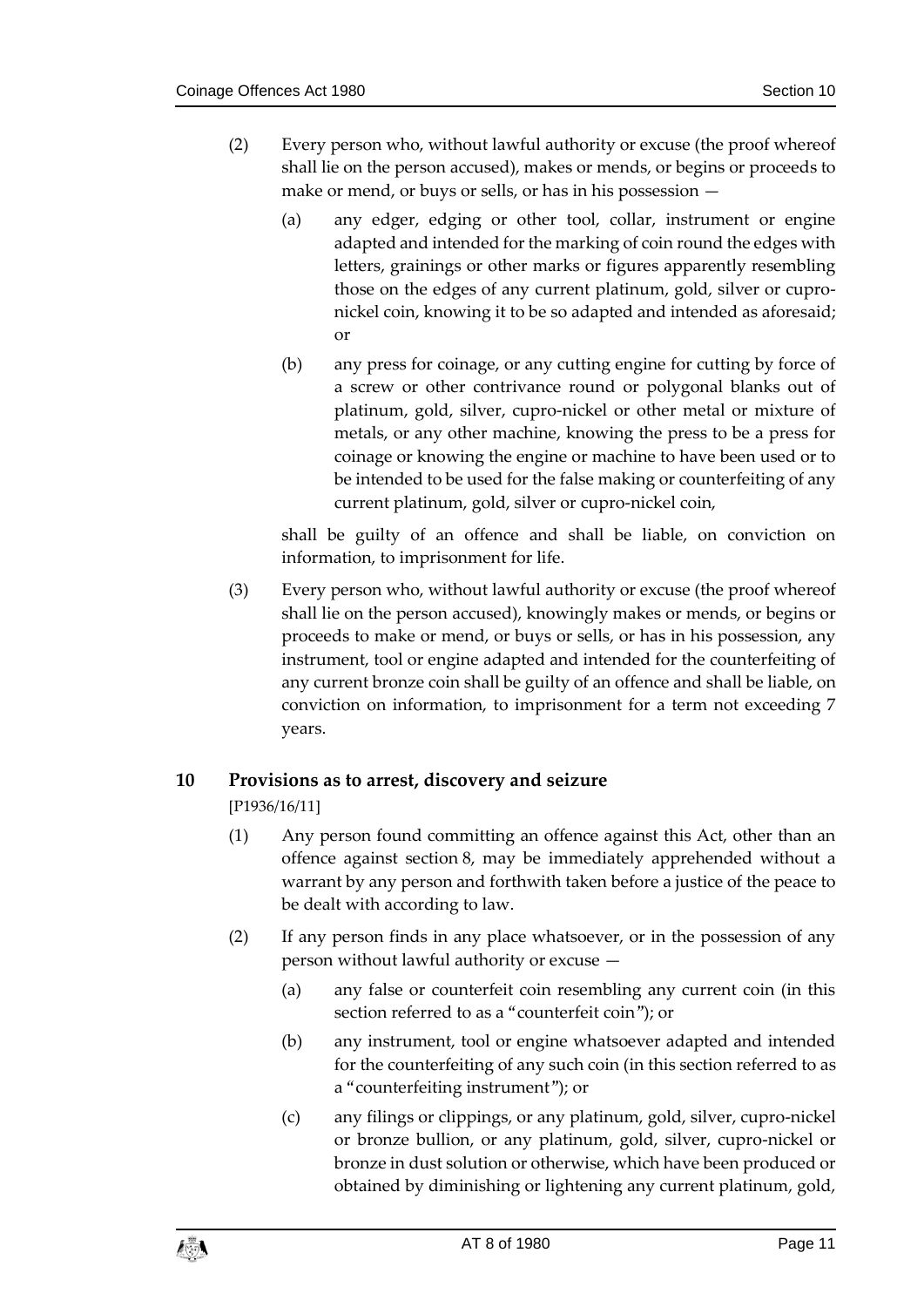silver, or cupro-nickel or bronze coin (in this section referred to as "counterfeiting material"),

he shall seize the counterfeit coin or counterfeiting instrument or material and carry it forthwith before a justice of the peace.

- (3) Where it is made to appear by information on oath before any justice of the peace that there is reasonable cause to suspect that any person has been concerned in counterfeiting any current coin, or has in his possession any counterfeit coin or any counterfeiting instrument or any other machine used or intended to be used for making or counterfeiting any current coin (in this section referred to as a "counterfeiting machine") or any counterfeiting material, it shall be lawful for any justice of the peace, by warrant under his hand —
	- (a) to cause any place whatsoever belonging to or in the occupation or under the control of that person to be searched, either in the day or in the night; and
	- (b) to cause to be seized and carried forthwith before a justice of the peace any counterfeit coin or counterfeiting instrument, machine or material found in any place so searched.
- (4) Where any counterfeit coin or counterfeiting instrument, machine or material is seized and carried before a justice of the peace, he shall, if necessary, cause it to be secured for the purpose of being produced in evidence in a prosecution for an offence against this Act.
- (5) Any counterfeit coin or counterfeiting instrument, machine or material seized under this section shall, if it is not required to be produced in evidence or, if it is so required, after it has been so produced, be delivered up forthwith to the Treasurer or to any person authorised by him to receive it.

#### <span id="page-11-0"></span>**11 Evidence of coin being counterfeit**

#### [P1936/16/13]

Where a person is charged with an offence against this Act, the fact that a coin produced in evidence against him is false or counterfeit may be proved by the evidence of any credible witness, and it shall not be necessary to prove that fact by the evidence of an officer of Her Majesty's Mint or an official of any other Mint.

#### <span id="page-11-1"></span>**12 Breaking of coin suspected to be counterfeit**

[P1936/16/14]

- (1) If any person suspects any coin tendered to him as current platinum, gold, silver or cupro-nickel coin to have been diminished otherwise than by reasonable wearing, or to be counterfeit, it shall be lawful for him to break the coin.
- (2) If any coin when so broken appears to have been diminished otherwise than as aforesaid, or to be counterfeit, the person tendering it shall bear

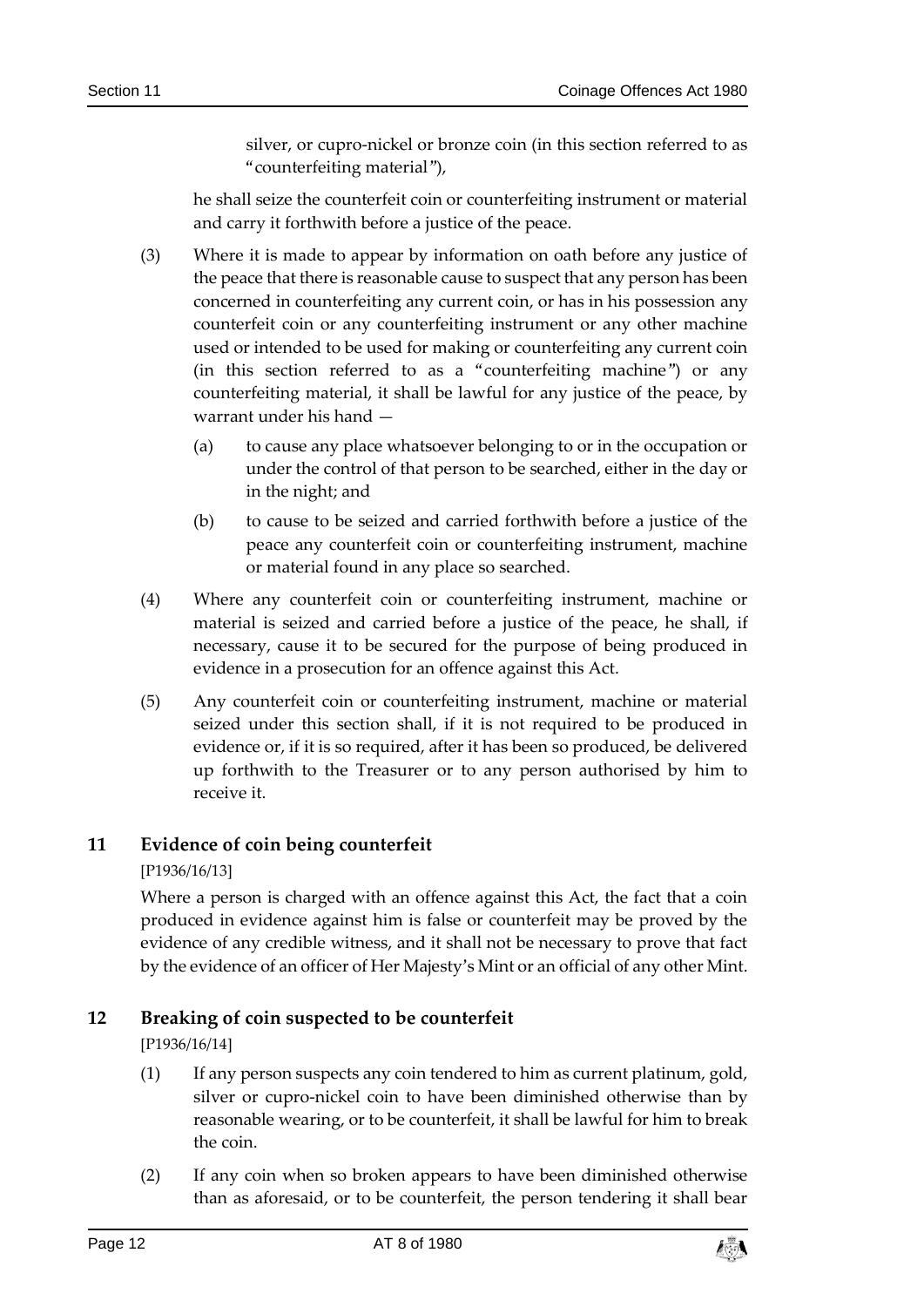the loss thereof, but if it is of due weight and appears to be lawful coin, the person breaking it shall receive it at the rate it was coined for.

- (3) If any dispute arises whether any coin so broken has been diminished otherwise than as aforesaid, or is counterfeit, it shall be heard and finally determined in a summary manner by the High Bailiff.
- (4) In this section, references to breaking shall include references to cutting, bending and defacing.

#### <span id="page-12-0"></span>**13 Interpretation**

#### [P1936/16/17]

For the purposes of this Act —

- (a) "bronze", in relation to bullion, coin or dust, includes bullion, coin or dust of any metal or mixed metal not being platinum, gold, silver or cupro-nickel;
- (b) a coin shall be deemed to be current if it has been coined in any Mint approved by the Treasury or in any of Her Majesty's Mints, or is lawfully current, by virtue of any Proclamation or otherwise, in any part of Her Majesty's dominions. whether within the Island or otherwise, or is lawfully current in any foreign country;**<sup>2</sup>**
- (c) a coin apparently intended to resemble or pass for any current coin shall be deemed to resemble that current coin;
- (d) a current coin which has been gilt, silvered, washed, coloured or cased over or in any manner altered so as to resemble any current coin of a higher denomination shall be deemed to be a false or counterfeit coin resembling a current platinum, gold, silver or cupro-nickel coin;
- (e) a thing shall be deemed to be in the possession of any person if he himself has it in his personal custody or possession, and also if he knowingly and wilfully has it in the actual custody or possession of some other person, or in some building or place (whether belonging to or occupied by himself or not), and whether he has it for his own use or benefit or for that of any other person;
- (f) gold coinage issued by the Treasury under the Gold Coinage Act 1965 shall be treated as current gold coin.**3**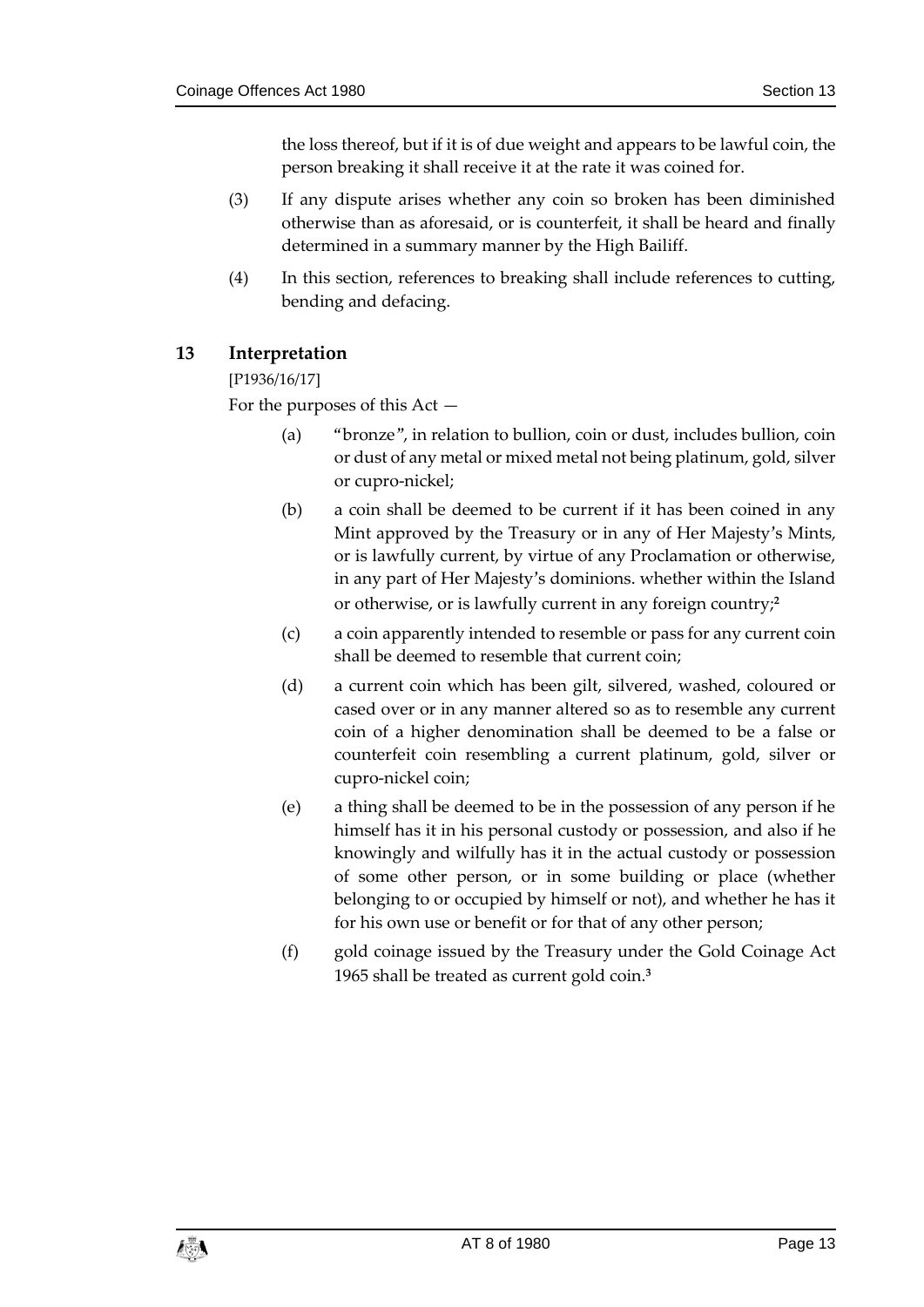### <span id="page-13-0"></span>**14 [Repealed]**<sup>4</sup>

- <span id="page-13-1"></span>**15 [Repealed]**<sup>5</sup>
- <span id="page-13-2"></span>**16 [Repealed]**<sup>6</sup>

#### <span id="page-13-3"></span>**17 Short title, construction and commencement**

- (1) This Act may be cited as the Coinage Offences Act 1980 and shall be construed as one with the Criminal Law Acts 1872 to 1975 and those Acts and this Act may be cited together as the Criminal Law Acts 1872 to 1980.
- (2) This Act shall come into operation at the end of the period of two months beginning with the date on which it is passed.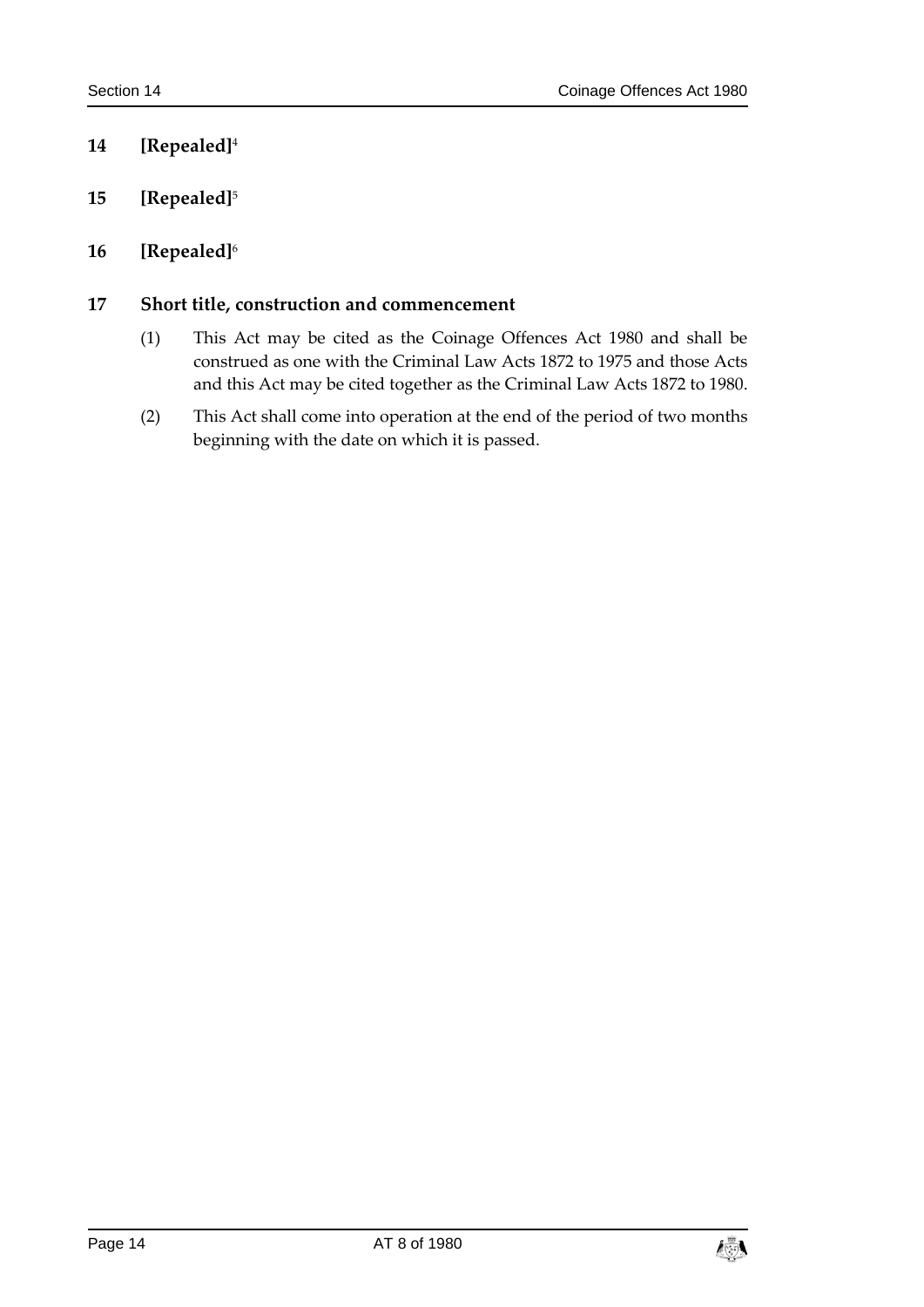# <span id="page-14-0"></span>**SCHEDULE 1**<sup>7</sup>

# <span id="page-14-1"></span>**SCHEDULE 2**8